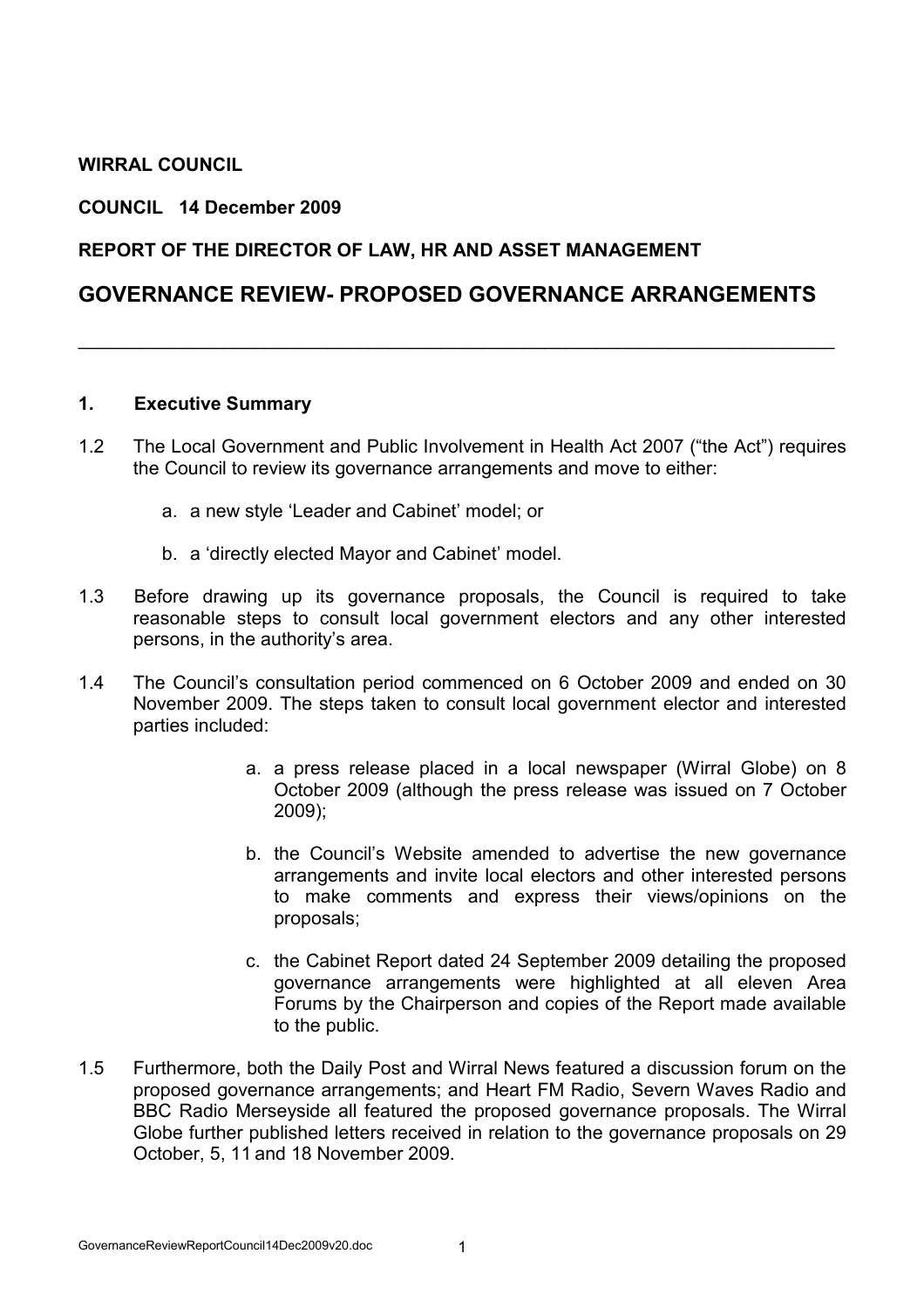- 1.6 Such measures, articles and features have enabled this matter to maintain a reasonably high public profile during the period of consultation.
- 1.7 According to the Council's PR and Marketing Department, the consultation undertaken by this Council was similar to that undertaken by other Merseyside Local Authorities.
- 1.8 The Council received a total of 45 responses during the consultation period. Whilst it is acknowledged that there has been a low response rate, this Council has received a similar response to the consultation as other neighbouring Councils (and in one case a considerably greater response). A summary of the responses are set out at Appendix 1. Of the total number of responses received 62.2% [28 replies] have indicated a preference for the directly elected 'Mayor and Cabinet' model with 20% [9 replies] preferring the new style 'Leader and Cabinet' model. The remaining 17.8% of responses (8 replies) either failed to indicate a preference or their reply too ambiguous for a preference to be drawn.
- 1.9 Given the limited number of responses received, Council should give careful consideration to the level of weight that ought to be attached when deciding which model of governance it should adopt.
- 1.10 The Act requires the Council adopt its new governance arrangements by 31 December 2009.
- 1.11 The Council's Cabinet considered this matter on 9 December 2009 and the Director of Law, HR and Asset Management shall provide a verbal update to Council in relation to any comments and/or recommendations made by Cabinet.

### 2. Background

- 2.1 The Local Government and Public Involvement in Health Act 2007 requires the Council to review its governance arrangements and move to either a new style 'Leader and Cabinet' model of governance or a directly elected 'Mayor and Cabinet ' model. The Council must undertake appropriate reasonable consultation and draw up and publicise proposals for new executive arrangements. The change can only be made by a resolution within the 'permitted resolution period'. For Metropolitan Districts including Wirral, that must be before 31st December 2009. As required by the Act, an extraordinary meeting of Council has been scheduled for 21 December 2009 in order that all final resolutions can be passed.
- 2.2 The Council is required to take reasonable steps to consult upon its proposed new governance arrangements but is not required to hold a referendum since its current arrangements were not approved by a referendum. Alternatively a referendum will be necessary if the Council receives a valid petition for the election of a Mayor. The Local Democracy Economic Development and Construction Act 2009, received royal Assent on 12 November 2009, and includes clauses dealing with electronic petitions and petition schemes which reduces the percentage of electors required to sign any petition. However, the relevant provisions have yet to come into force. The current requirement is 5% which equates to 12,118 electors within Wirral.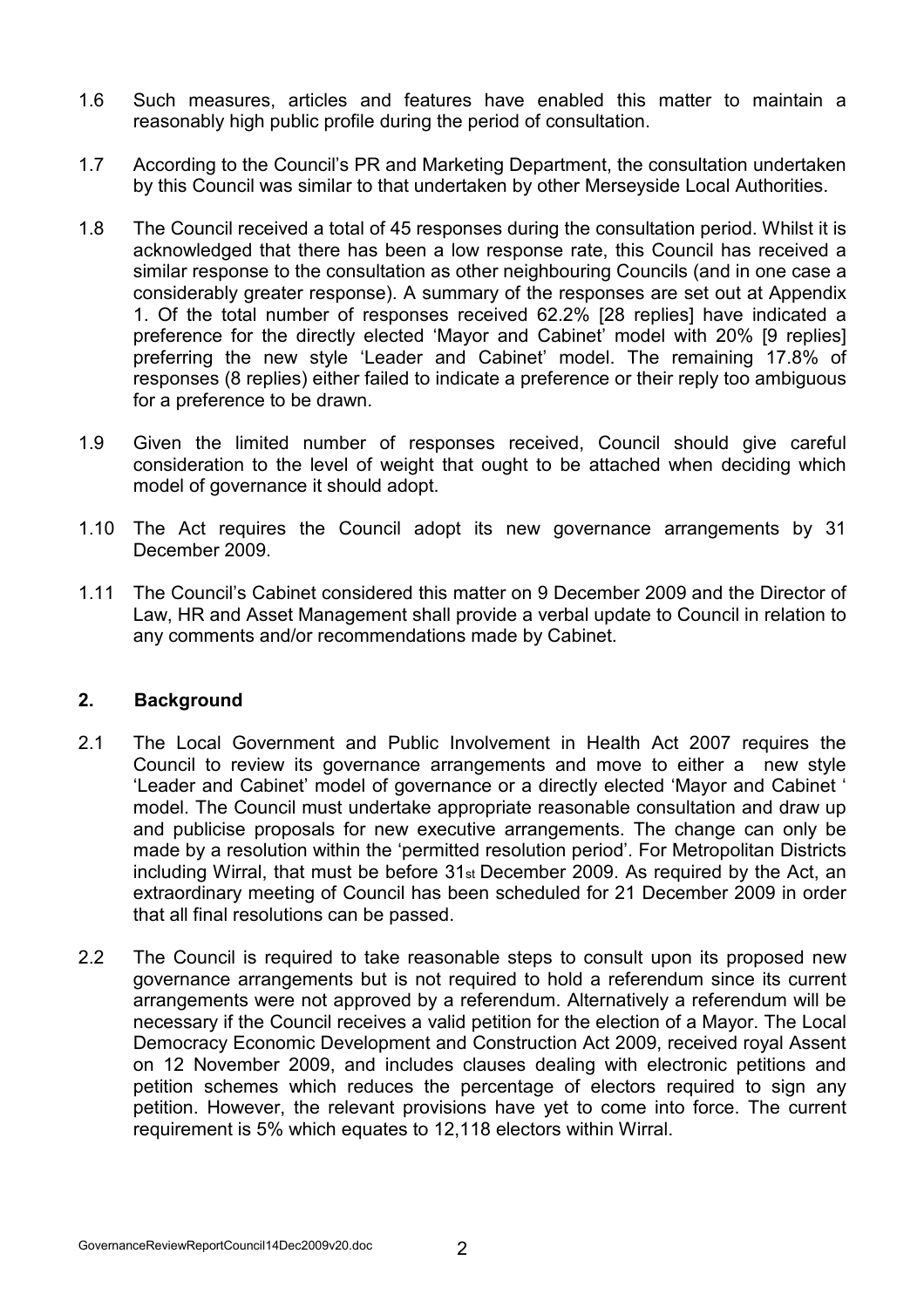2.3 The guidance on consultation is not prescriptive but the emphasis is on giving the local community the opportunity to indicate their views on the options between the two new differing models of governance.

## 3. OLD-STYLE LEADER AND CABINET EXECUTIVE

3.1 Where a local authority is operating an 'old-style leader and cabinet executive', the authority can continue to operate such arrangements until the end of the transitional period. An old-style leader and cabinet executive means a leader and cabinet executive specified in Section 11 (3) of the Local Government Act 2000, which the form of executive arrangements is currently operating at the Council. The transitional period starts when Section 62 (5) came into force (31 December 2007) and ends with the third day after the Wirral Council election in May 2010.

## 4. NEW STYLE LEADER AND CABINET EXECUTIVE

- 4.1 Under the 2007 Act, the Executive Leader would be elected at the relevant annual Council meeting. This would be the first annual meeting to be held after the local authority starts to operate the 'Leader and Cabinet Executive (England)' arrangements. The term of office of the Leader, where, as in Wirral, there are partial council elections, would start on the day of his/her election and end, when the Council holds its first annual meeting after the leader's normal day of retirement as a Councillor.
- 4.2 The Council can, if it so chooses, retain the power to remove the Leader by resolution.
- 4.3 These provisions are subject to Regulations by the Secretary of State, which may require, for example, a Council resolution to be passed by a minimum number or a proportion of members present and voting. The Executive Leader would have power to appoint Councillors to the Executive (Section 11 (2A) Local Government Act 2000).The maximum number of Executive members (including the Leader) remains at 10.

# 5. MAYOR AND CABINET EXECUTIVE

- 5.1 The alternative form of executive arrangements is for the Council to hold elections for a directly elected Mayor.
- 5.2 A directly elected Mayor would hold office for a term of four years and would appoint his/or her own Cabinet of Councillors and allocate all executive functions.
- 5.3 Unlike the 'Leader and Cabinet Executive (England)' arrangements, Council would NOT be able to remove the directly elected Mayor.
- 5.4 An authority may be required to hold a governance referendum on proposals for a move to a Mayor and Cabinet Executive, either by virtue of being petitioned by local people (as detailed above) or if directed or ordered by the Secretary of State.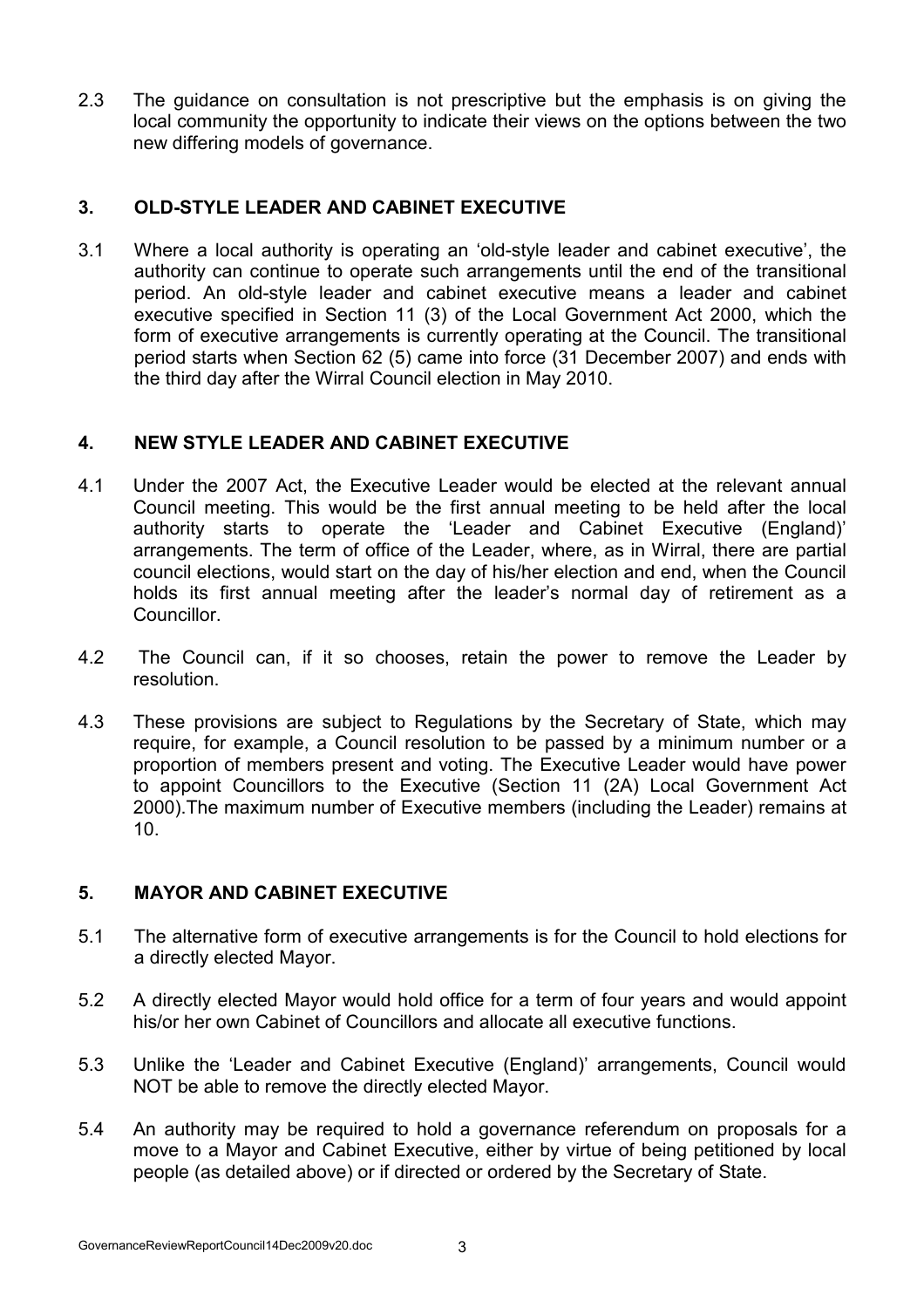## 6. DETERMINATION

- 6.1 Following the consultation period the Council must determine whether it wishes to move to a 'new style Leader and Cabinet' model or a 'directly elected Mayor and Cabinet' model of governance arrangement.
- 6.2 Once the Council has determined its preferred governance model, the Council is required under the Act to draw up proposals for the change in its governance arrangements and must give consideration to the extent to which the proposals would be likely to help in securing continuous improvement in the way in which its functions are exercised, having regard to a combination of economy, efficiency and effectiveness.
- 6.3 The draft proposals for both models are set out at Appendix 2 and 3 in respect of which Council approval is also sought (as applicable).
- 6.2 The new governance proposals must be made available to the public. The Council must ensure that the new arrangements can be inspected by the public at its principal office at all reasonable times and must publish the details in one or more newspapers circulated within the area a public notice stating that the Council has drawn up proposals for changes in its governance arrangements and specifying where copies of the detailed proposals can be inspected. The arrangements will need to include a timetable with respect to the implementation of the proposals and details of any necessary transitional arrangements.
- 6.4 A further report will need to be considered by Council at an extraordinary Council meeting on 21<sup>st</sup> December 2009, seeking approval of the new proposals for the new governance arrangements.
- 6.5 Following Council's approval of the new governance arrangement proposals, the Council must ensure that the adopted proposals can be inspected by the public at its principal office at all reasonable times and must publish in one or more newspapers circulated within the area a public notice stating that the Council has resolved to operate the new governance arrangements, specify when they take effect, describe the main features and specify where copies of the detailed proposals can be inspected.

## 4. Financial implications

4.1 The costs incurred in respect of the proposed alternative governance arrangements will be found from departmental budgets.

# 5. Staffing implications

5.1 There are none arising directly from this report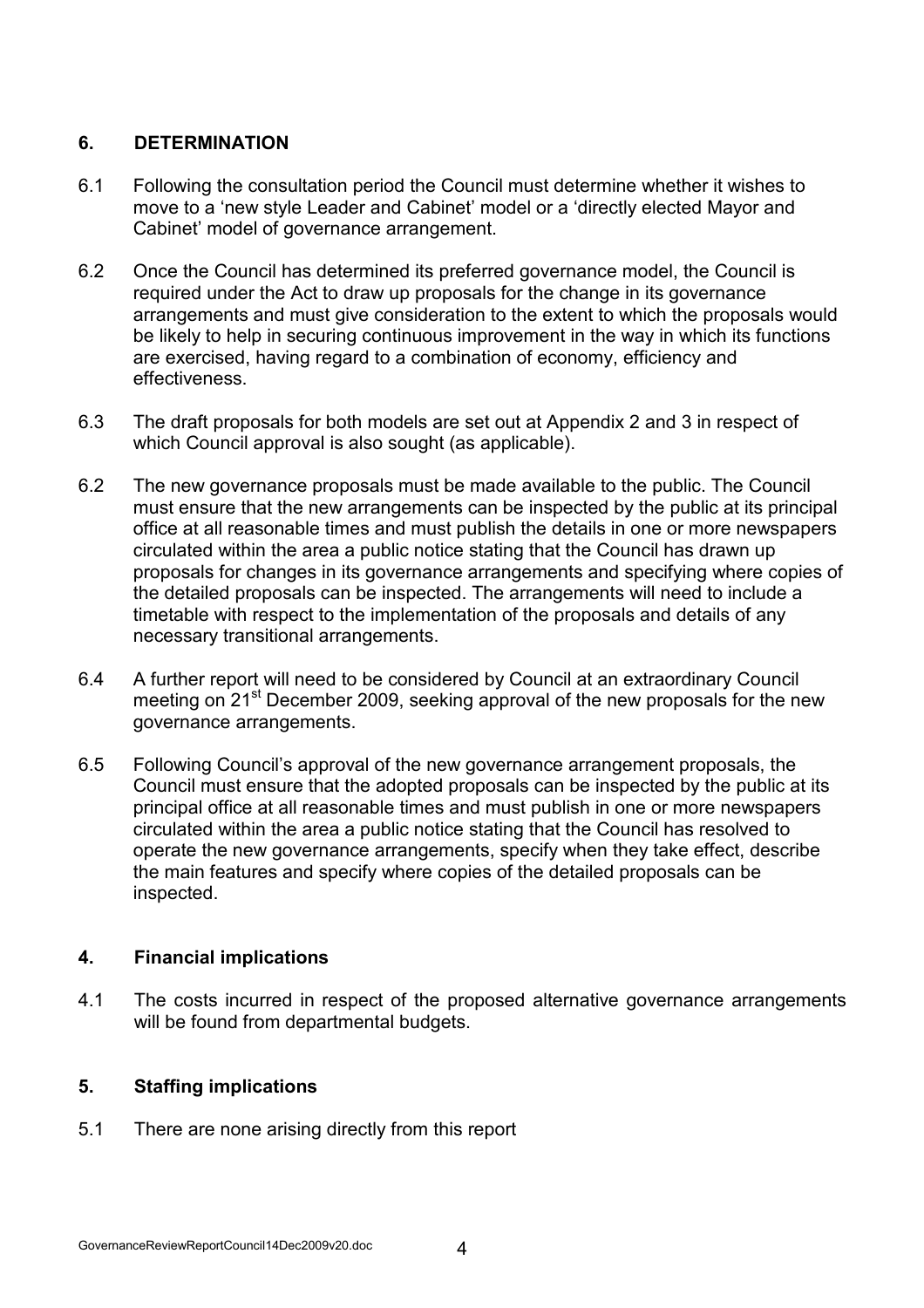## 6. Equal Opportunities implications

6.1 An equality impact assessment will be carried out on this report

## 7. Community Safety implications

7.1 There are none arising directly from this report.

## 8. Local Agenda 21 implications

8.1 There are none arising directly from this report.

## 9. Planning implications

9.1 There are none arising directly from this report.

## 10. Anti-poverty implications

10.1 There are none arising directly from this report.

## 11. Human Rights implications

11.1 There are none arising directly from this report

## 12. Social Inclusion implications

12.1 The proposed governance arrangements will enable public involvement in the proposed change in governance arrangements

## 13. Local Member Support implications

13.1 New governance arrangements have relevance to all wards.

### 14. Background Papers

14.1 Local Government and Public Involvement in Health Act 2007